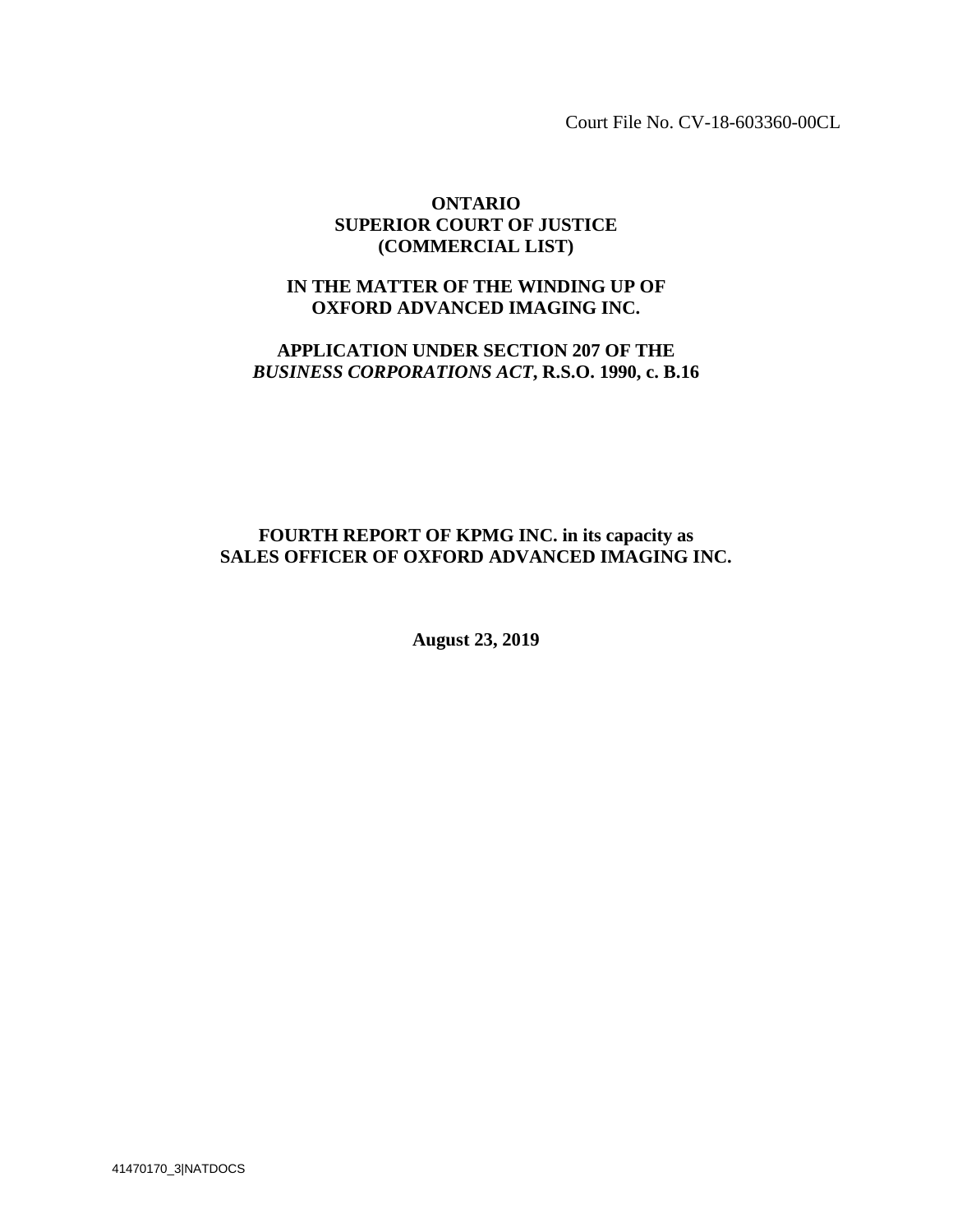# **TABLE OF CONTENTS**

| I. INTRODUCTION AND SUMMARY OF PROCEEDINGS4                 |
|-------------------------------------------------------------|
|                                                             |
| III. UPDATE ON FIRST DISTRIBUTION AND POST-CLOSING MATTERS6 |
|                                                             |
|                                                             |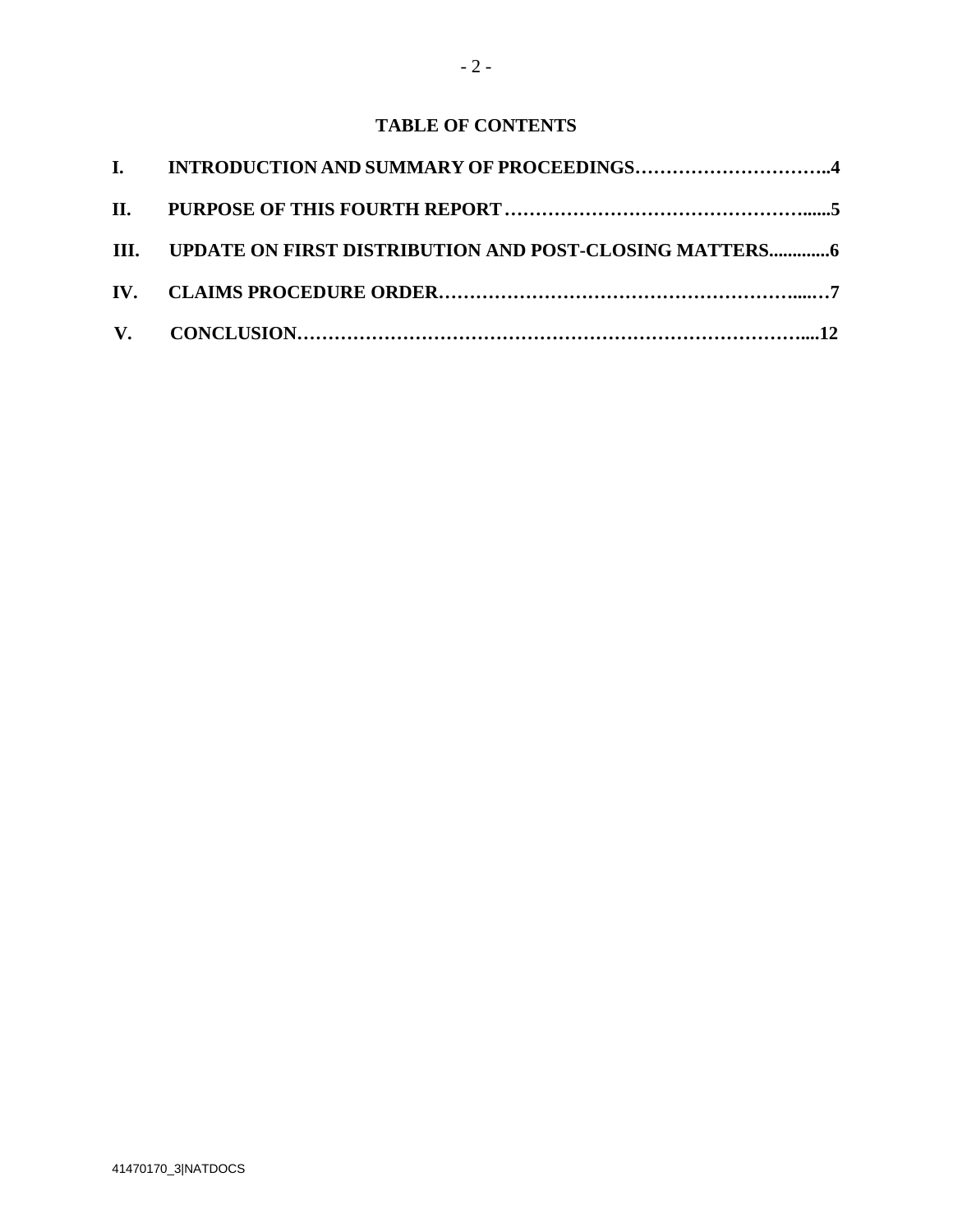## **LIST OF APPENDICES**

- 3 -

- Appendix A First Report (without appendices)
- Appendix B Approval and Vesting Order
- Appendix C Second Report (without appendices)
- Appendix D Third Report (without appendices)
- Appendix E First Distribution Order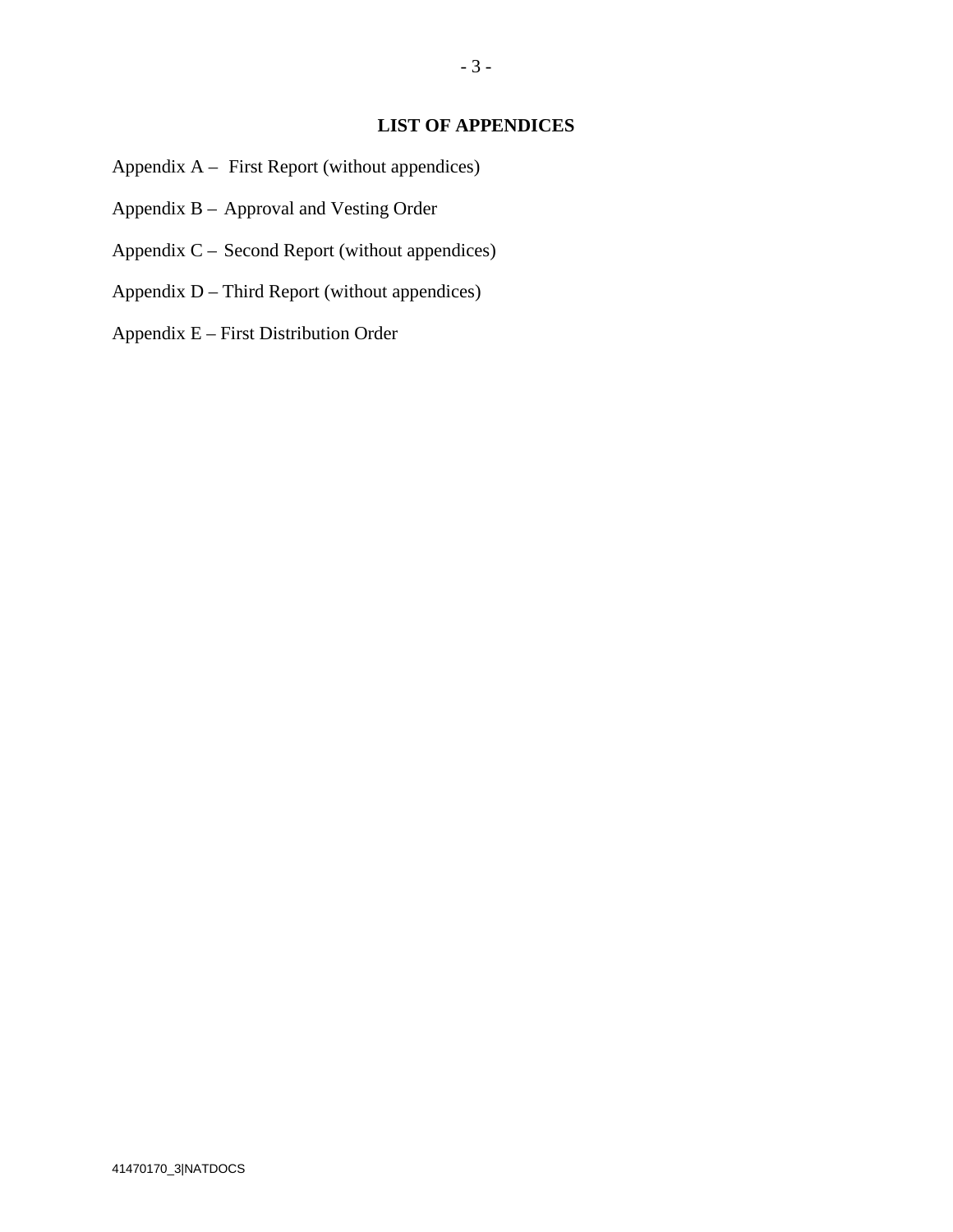### **I. INTRODUCTION AND SUMMARY OF PROCEEDINGS**

- 1. The Toronto-Dominion Bank ("**TD Bank**") filed an application (the "**Application**") before the Ontario Superior Court of Justice (Commercial List) (the "**Court**") for interim relief pursuant to sections 207 and 209 of the *Business Corporations Act*, (Ontario) for among other things, an order for the sale of the assets and business of Oxford Advanced Imaging Inc. ("**OAI**") and for the appointment of KPMG Inc. ("**KPMG**") as sales officer of OAI (the "**Sales Officer**").
- 2. The Application was heard on August 29, 2018 and KPMG was appointed Sales Officer pursuant to an Order (the "**Appointment Order**") which, among other things, authorized and directed the Sales Officer carry out a process (the "**Sales Process**") for the sale of the assets and business of OAI (the "**Property**").
- 3. The Property consisted of all the assets, undertakings and properties acquired for, or used in relation to, OAI's diagnostic imaging clinics. The operations of OAI consisted of two clinics, one is located in Mississauga, Ontario and the other one is located in Ajax, Ontario.
- 4. The Sales Officer issued its first report to the Court on November 12, 2018 (the "**First Report**"). A copy of the First Report (without appendices) is attached as **Appendix "A"** herein. As detailed in the First Report, the Sales Officer brought a motion returnable on November 20, 2018 seeking an Approval and Vesting Order (the "**Approval and Vesting Order**") approving: (a) the sale transaction (the "**Transaction**") contemplated by an asset purchase agreement between the Sales Officer and 2659428 Ontario Inc. (the "**Purchaser**") dated October 25, 2018 (the "**Asset Purchase Agreement**"), as amended by an amending agreement dated November 19, 2018 (the "**First Amendment**") and a second amending agreement dated April 23, 2019 (the "**Second Amendment**", and together with the Purchase Agreement and First Amendment, the "**Amended Asset Purchase Agreement**") and vesting in the Purchaser, OAI's right, title and interest in and to the assets described in the Amended Asset Purchase Agreement; and (b) the Sales Officer's activities as set forth in the First Report.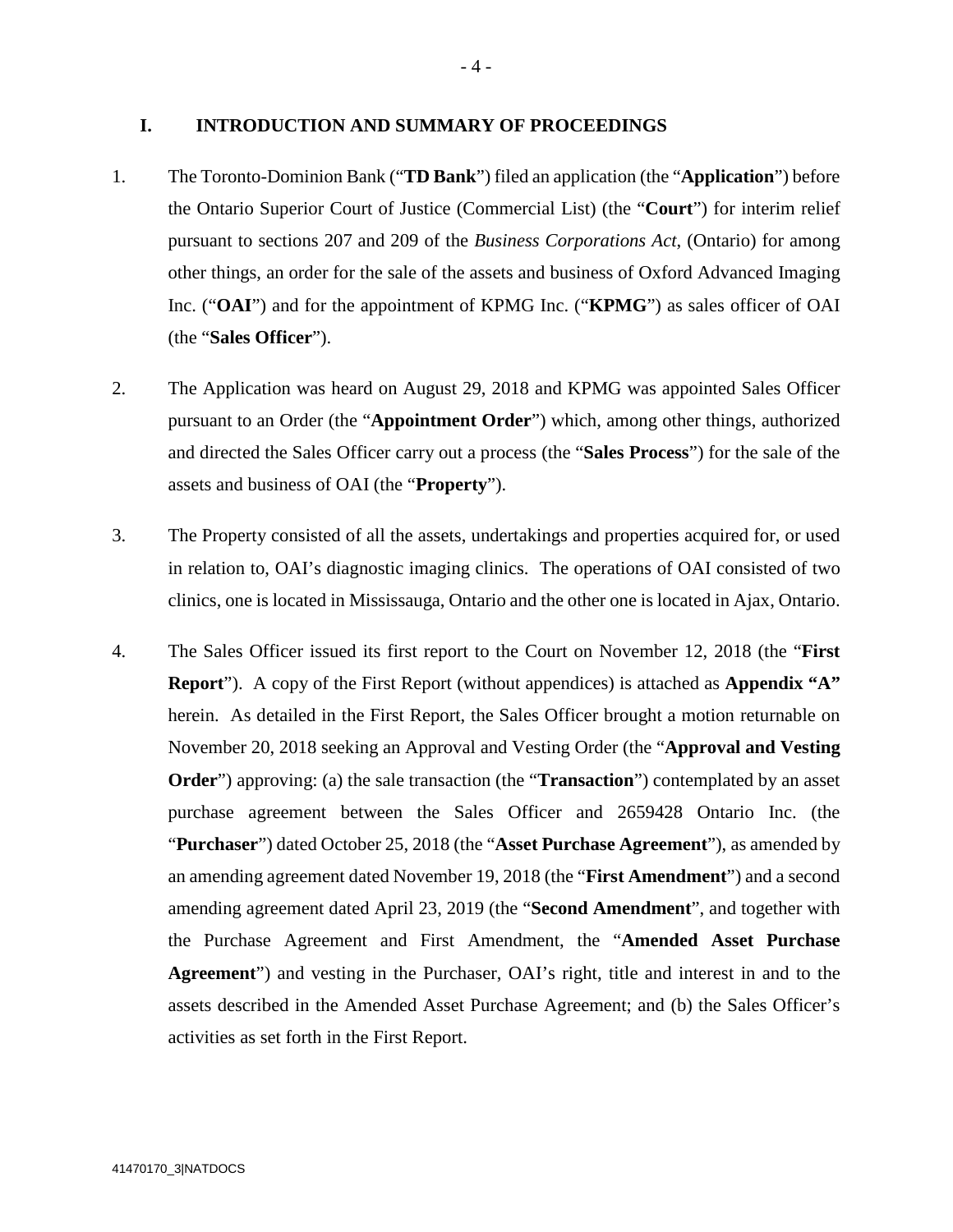- 5. On November 20, 2018, the Court granted the Approval and Vesting Order. A copy of the Approval and Vesting Order is attached as **Appendix "B"** herein.
- 6. The Sales Officer issued its second report to the Court on April 26, 2019 (the "**Second Report**"). A copy of the Second Report (without appendices) is attached as **Appendix "C"** herein. As detailed in the Second Report, the Sales Officer brought a motion returnable on May 2, 2019 seeking an Order approving: (a) the Second Amendment, and (b) approving the activities of the Sales Officer as set out in the Second Report and approving the fees and disbursements of the Sales Officer and the Sales Officer's legal counsel, Dentons Canada LLP ("**Dentons**"), for the period up to January 30, 2019.
- 7. The Sales Officer issued its third report to the Court on June 12, 2019 (the "**Third Report**"). A copy of the Third Report (without appendices) is attached as **Appendix "D"**  herein. As detailed in the Third Report, the Transaction closed on May 30, 2019 and the Sales Officer brought a motion returnable on June 18, 2019 seeking an Order (the "**First Distribution Order**"): (a) updating the Court with respect to the closing of the Transaction; (b) authorizing and approving the Sales Officer to make a distribution from the proceeds of the closing of the Transaction to TD Bank and ECN Financial Inc. ("**ECN**") in full and final satisfaction of the indebtedness owing by OAI to each of TD Bank and ECN and to KPMG Corporate Finance Inc. ("**KPMG CF**") and Blake, Cassels & Graydon LLP ("**Blakes**") for the fees and disbursements incurred by OAI prior to the making of the Appointment Order; and (c) approving the activities of the Sales Officer as set out in the Third Report and approving the fees and disbursements of the Sales Officer and Dentons for the period of February 1, 2019 to May 31, 2019.
- 8. On June 18, 2019, the Court granted the First Distribution Order. A copy of the First Distribution Order is attached as **Appendix "E"** herein.

### **II. PURPOSE OF THIS FOURTH REPORT**

9. The purpose of the Sales Officer's fourth report to the Court dated August 23, 2019 (the "**Fourth Report**") is to: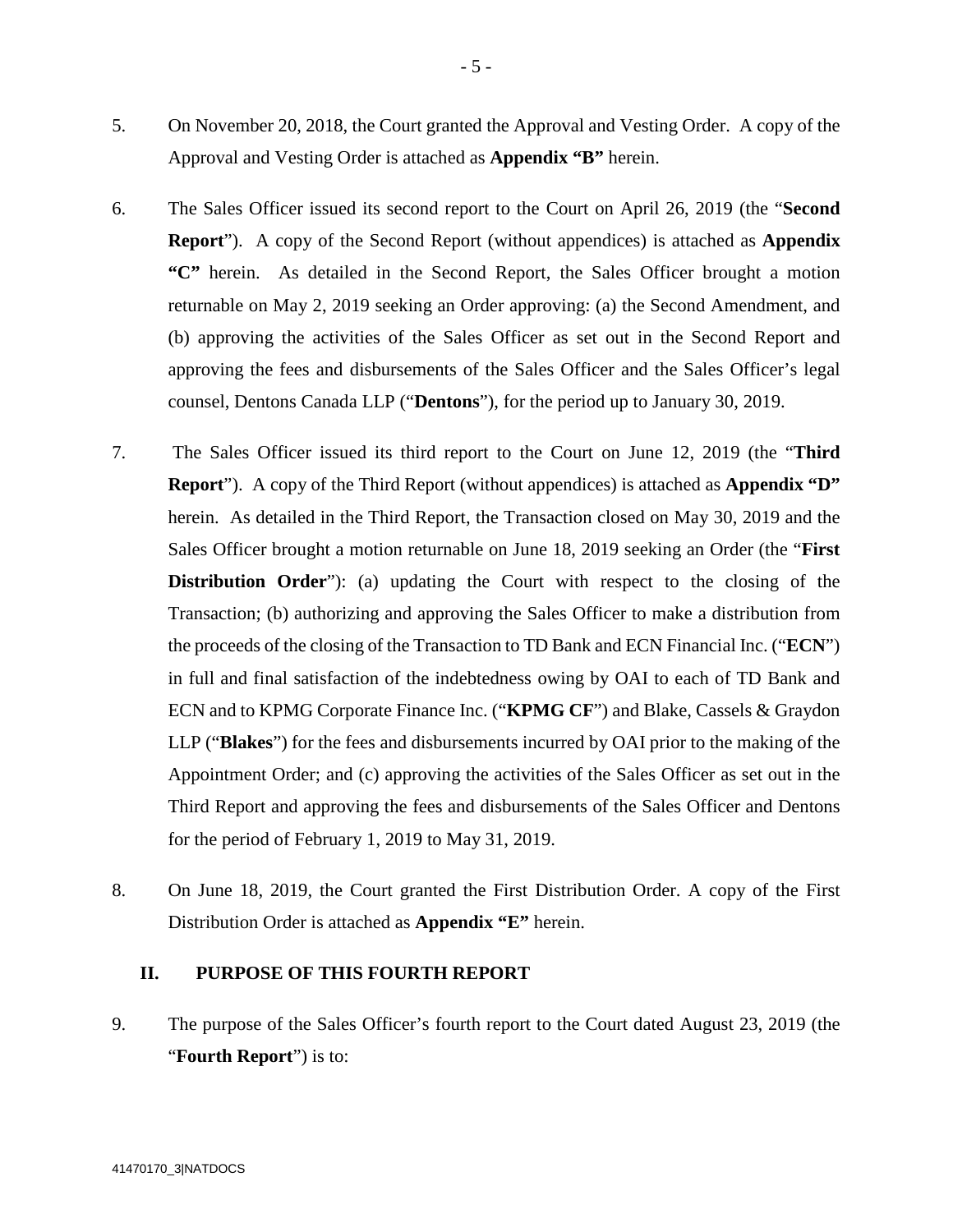- (a) update this Honourable Court with respect to the status of distributions made pursuant to the First Distribution Order;
- (b) update this Honourable Court with respect to status of certain post-closing matters in respect of the conclusion of the Transaction;
- (c) provide this Honourable Court with the necessary information to support an Order (the "**Claims Procedure Order**"):
	- (i) approving the activities of the Sales Officer as set out in the Fourth Report;
	- (ii) approving and authorizing the Claims Procedure (as defined herein); and
	- (iii) authorizing, directing and empowering the Sales Officer to administer the Claims Procedure in accordance with the terms of the Claims Procedure Order.
- 10. Unless otherwise stated, all monetary amounts contained herein are expressed in Canadian dollars.
- 11. The information contained in this Fourth Report has been obtained from the books and records and other information of OAI. The accuracy and completeness of the financial information contained herein has not been audited or otherwise verified by the Sales Officer, and the Sales Officer does not express an opinion or provide any other form of assurance with respect to the information presented herein or relied upon by the Sales Officer in preparing this Fourth Report.
- 12. Future oriented financial information reported or relied on in preparing this Fourth Report is based on OAI management's assumptions regarding future events; actual results may vary from forecast and such variations may be material.

### **III. UPDATE ON FIRST DISTRIBUTION AND POST-CLOSING MATTERS**

13. Since the granting of the First Distribution Order, the Sales Officer has: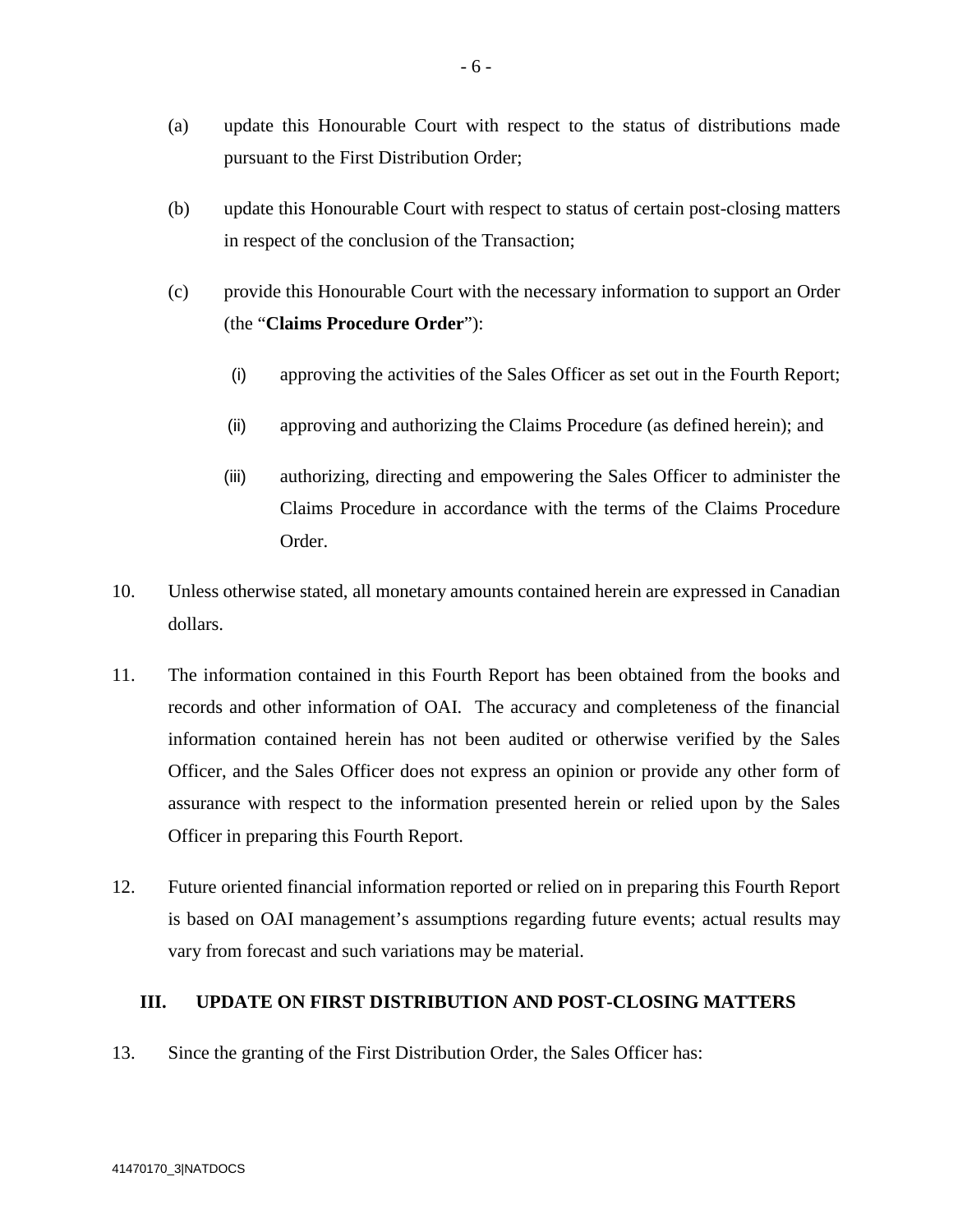- (a) made a distribution to TD Bank in the amount of \$9,252,708.44 and to ECN in the amount of \$11,280,690.39, in accordance with the First Distribution Order;
- (b) made a distribution to KPMG CF in the amount of \$1,041,288.91 and Blakes in the amount of \$425,310.89, in accordance with the First Distribution Order;
- (c) continued to work with the Purchaser and its counsel regarding the completion of the transfer of certain patient data pursuant to the Amended Asset Purchase Agreement;
- (d) finalized the reconciliation of the working capital adjustment to the purchase price as provided for in the Amended Asset Purchase Agreement. In this regard, the Sales Officer paid an adjustment in favour of the Purchaser in the amount of \$236,505 on August 7, 2019;
- (e) continued discussions with the Ontario Ministry of Health and Long Term Health regarding any claims they may have against OAI in respect of OAI's terminated funding agreement, or otherwise; and
- (f) held discussions with OAI regarding distribution options in respect of the Remaining Funds (as defined herein);

### **IV. CLAIMS PROCEDURE ORDER**

- 14. Capitalized terms not otherwise defined in this section of the Fourth Report are defined in the proposed Claims Procedure Order attached to the Motion Record of the Sales Officer dated August 23, 2019 (the "**Motion Record**") at **Tab "3"**.
- 15. As detailed in the Third Report, on May 30, 2019, the Sales Officer received the balance of the purchase price, being \$26,250,000 from the Purchaser for the purchase of the Property, and \$18,108.05 representing certain security deposits previously paid by OAI in respect of commercial leases that were reimbursed by the Purchaser, in accordance with the Amended Asset Purchase Agreement (collectively, the "**Sale Proceeds**").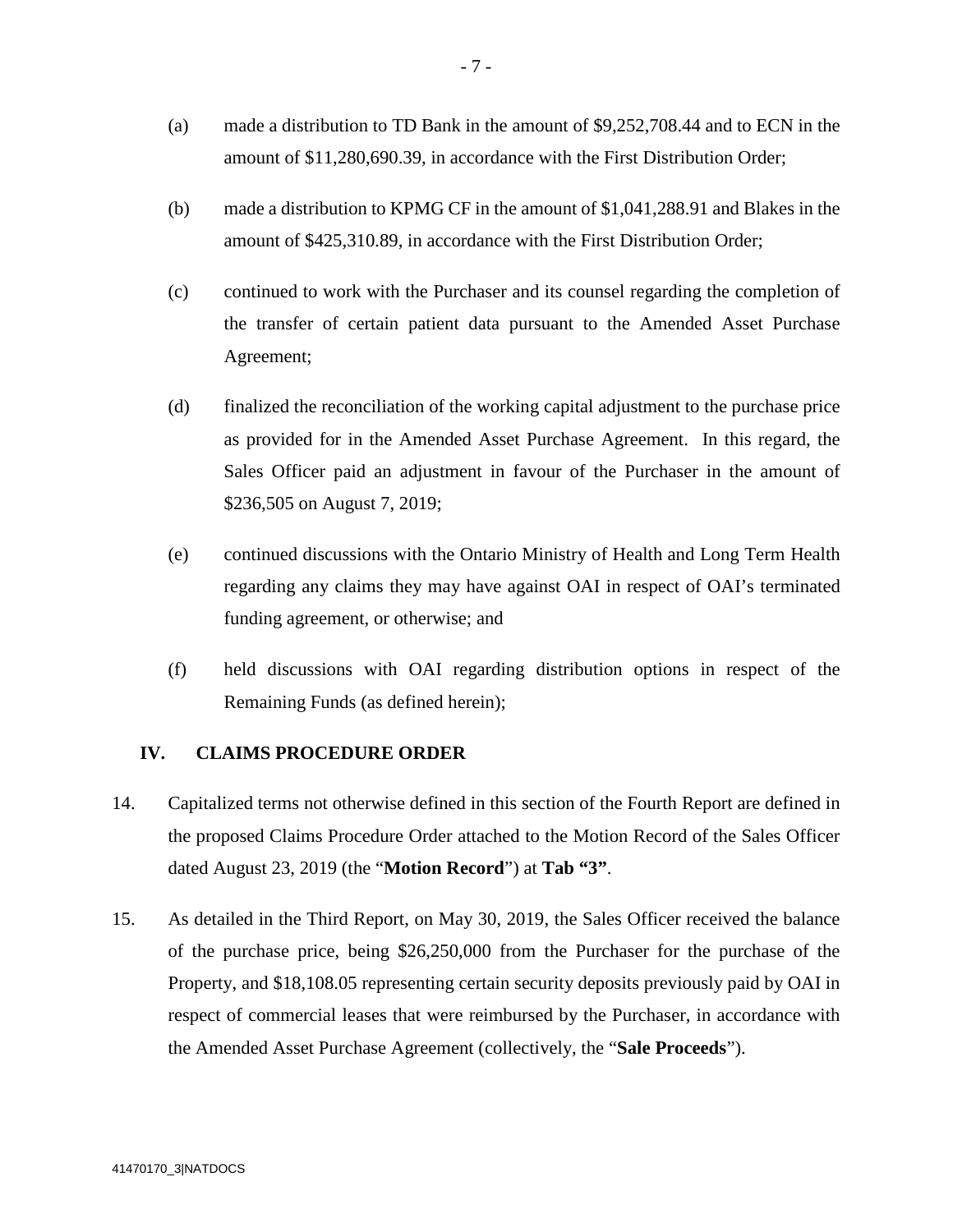- 16. Following the distributions made pursuant to the First Distribution Order, as set out above, there remains a surplus in the Sale Proceeds in the amount of approximately \$2,995,488.16, including accrued interest up to August 22, 2019 (the "**Remaining Funds**").
- 17. Pursuant to paragraphs 16 and 17 of the Appointment Order, all proceedings, rights and remedies against OAI or affecting the Property were stayed and suspended, except with the written consent of the Sales Officer or leave of the Court (the "**Stay**").
- 18. The Sales Officer is aware of certain persons (the "**Known Creditors**") asserting or having a Claim against OAI or an interest in the Remaining Funds, and believes that there may be other Creditors of which it is not presently aware of, each of which has been affected by the Stay.
- 19. At this time, the Sales Officer is of the view that there are three options for dealing with the Remaining Funds and the Claims of all Creditors, including Known Creditors, against OAI or relating to the Remaining Funds:
	- (a) pay the Remaining Funds into Court without any prior determination of Claims ("**Option A**");
	- (b) pay the Remaining Funds to OAI without any prior determination of Claims ("**Option B**"); or
	- (c) authorize and direct the Sales Officer to administer a claims procedure to determine and settle all Claims against OAI and/or in respect of the Remaining Funds, subject to Court supervision and approval ("**Option C**" or the "**Claims Procedure**"). Under this option, the Sales Officer would continue to hold the Remaining Funds pending further Order of the Court.
- 20. Having considered and canvassed each of these options with OAI, the Sales Officer is of the view that Option C represents the most fair, timely and transparent process in terms of addressing all remaining Claims against OAI and in respect of the Remaining Funds for the following reasons: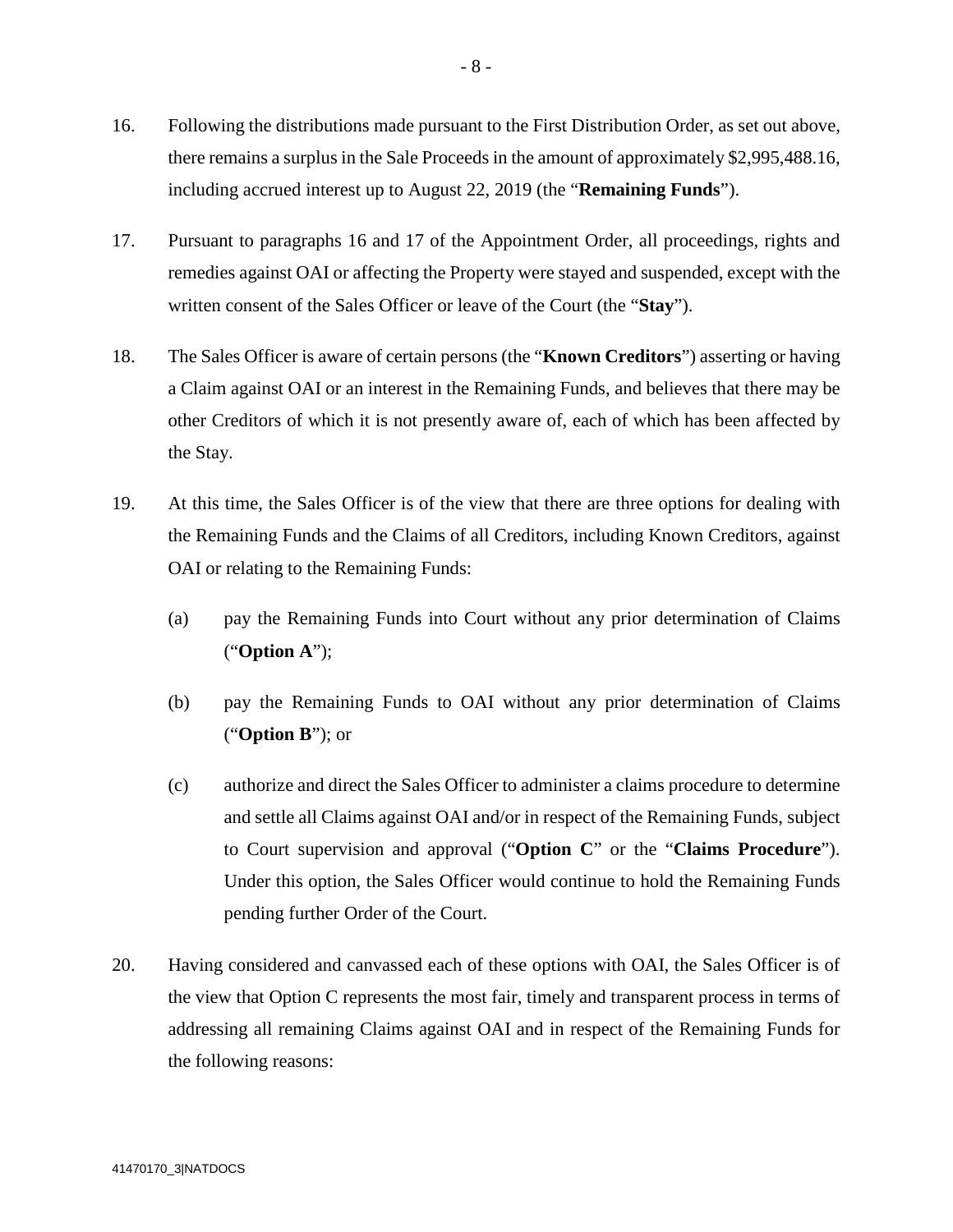- (a) Option A may lead to costly and drawn out litigation if the Creditors and OAI are unable to consensually resolve the Claims. This option would likely also require additional judicial resources in respect of the determination of unsettled Claims and payments out of Court. Option A will also lose the benefit of the certainty created by the proposed Claims Procedure, particularly the proposed Claims Bar Date which will require parties to file Claims in a timely manner;
- (b) Option B will place the onus on OAI to resolve all Claims against it. This option would also require OAI to consensually resolve the Claims or have such claims determined through litigation (following a lifting of the Stay). This option provides less certainty as to timing and cost, particularly if formal litigation is required and provides less certainty as to the resolution of Claims that were affected by the Stay imposed by these proceedings. The Sales Officer also has concerns that the shareholder disagreements which precipitated the Appointment Order<sup>[1](#page-8-0)</sup> may resurface if the Remaining Funds are paid directly to OAI and under the dominion of one shareholder or shareholder group to the detriment of other equity interests; and
- (c) Option C provides the benefit of having an impartial Court-appointed officer determine and settle all Claims affected by the Stay, subject to Court supervision and approval. The Sales Officer is already familiar with OAI's books and records and is able to administer the Claims Procedure on an expedited basis.
- 21. The Claims Procedure will not address or determine any claims by current or former shareholders of OAI as against OAI, or any competing claims to equity among OAI's current or former shareholders. In this regard, the Sales Officer proposes that the claims of current and former shareholders of OAI be deemed Excluded Claims under the Claims Procedure Order.

<span id="page-8-0"></span> $<sup>1</sup>$  As set out in the affidavit of Maurice Moffett sworn August 17, 2018 in support of the Appointment Order.</sup>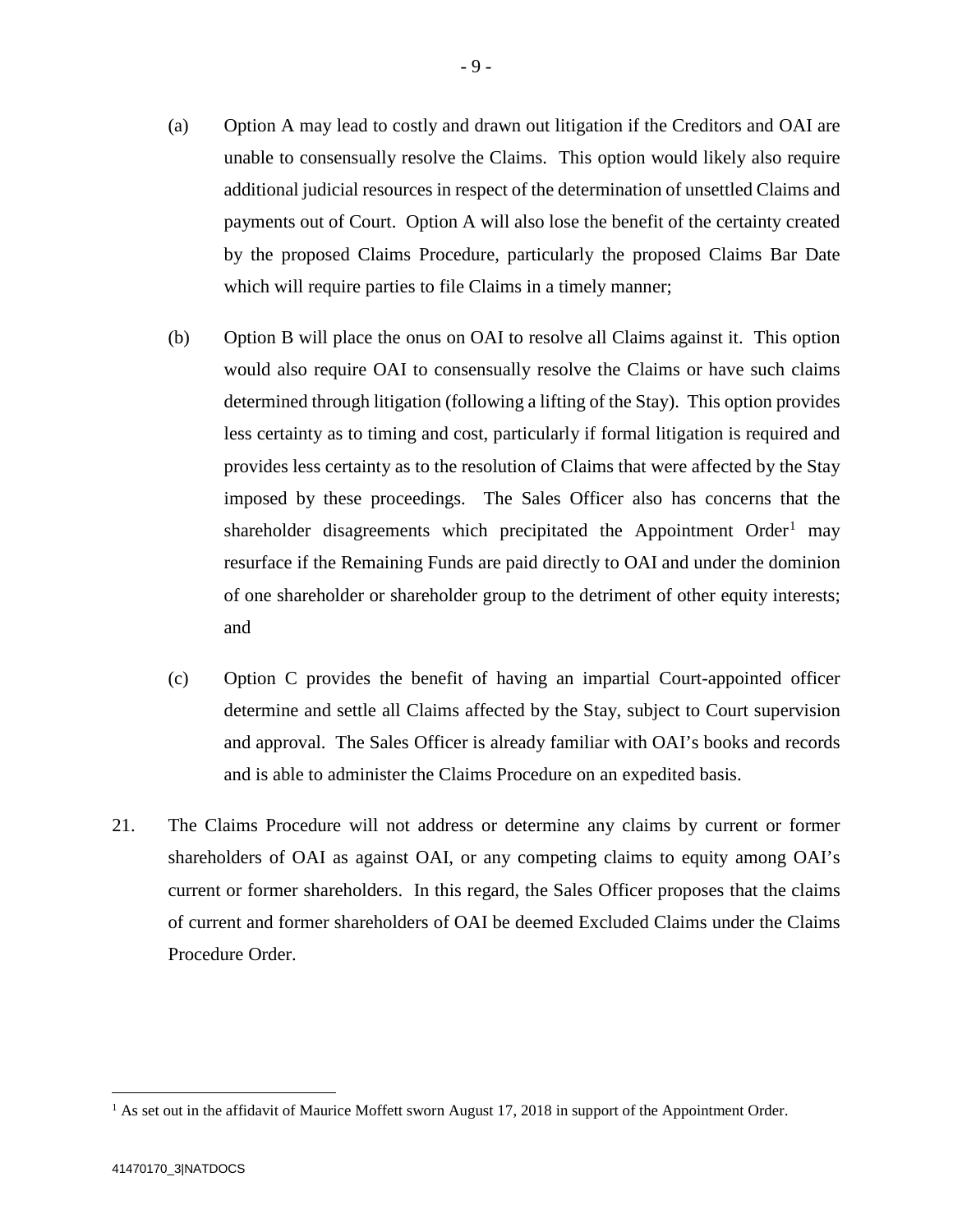### **Summary of Claims Procedure**

- 22. The Sales Officer proposes a dual-process claims procedure that would entail delivering a Claim Statement to Known Creditors while simultaneously publishing a general call for Claims to other potential Creditors.
- 23. With respect to the Known Creditors, the Sales Officer will:
	- (a) determine the Claims of Known Creditors based on the books and records of OAI. In this regard, the Sales Officer has reviewed OAI's accounts payable list and believes that it is a reasonable summary of OAI's unsecured creditors; and
	- (b) send the Claims Document Package to each Known Creditor, which will include a Claim Statement setting out the amount of such Creditor's Claim. If the Creditor agrees with the Sales Officer's assessment, it need not take any further action. If the Creditor disagrees with the Sales Officer's assessment it must file a Notice of Dispute to the Sales Officer prior to the Claims Bar Date.
- 24. With respect to all other Creditors, the Sales Officer will:
	- (a) publish the Notice to Creditors in a national newspaper and post a copy of the Notice to Creditors on its website. The Notice to Creditors will invite Creditors to submit a Proof of Claim to the Sales Office prior to the Claims Bar Date.
- 25. The Claims Bar Date will be October 15, 2019 for all Creditors, including Known Creditors.
- 26. As soon as practicable following the Claims Bar Date, the Sales Officer will review all Notices of Dispute and Proofs of Claim and may:
	- (a) request additional information from a Creditor or from OAI;
	- (b) request that a Creditor file a revised Proof of Claim or Notice of Dispute;
	- (c) attempt to resolve and settle any issue arising in respect of a Proof of Claim or Notice of Dispute;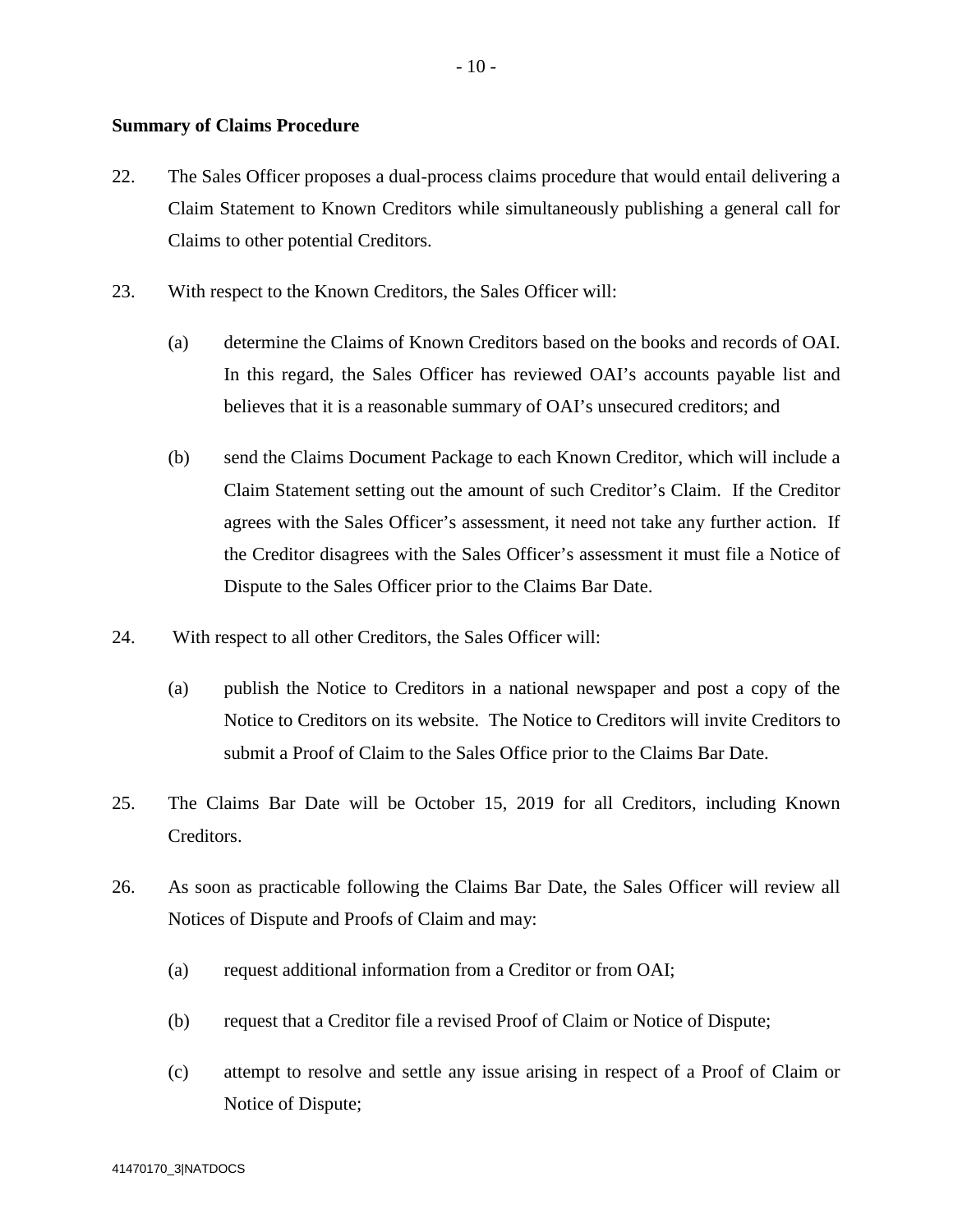- (d) accept (in whole or in part) the amount of any Claim and notify the Creditor in writing; and/or
- (e) revise or disallow (in whole or in part) the amount of any Claim by delivering a Notice of Revision or Disallowance to such Creditor.
- 27. If a Creditor intends to dispute their Claim as set out in a Notice of Revision or Disallowance, the Creditor must:
	- (a) notify the Sales Officer in writing of the Objection within fifteen (15) days of receipt of the Notice of Revision or Disallowance; and
	- (b) file a Notice of Motion with this Honourable Court for the determination of the Claim in dispute, with a copy to be sent to the Sales Officer immediately after filing, which Notice of Motion is to be:
		- (i) supported by a sworn affidavit setting out the Creditor's basis for disputing the Notice of Revision or Disallowance; and
		- (ii) returnable within thirty (30) day of the date on which the Sales Officer received the Objection.
- 28. If a Creditor fails to deliver the Objection and/or the Notice of Motion in accordance with the Claims Procedure Order, the Claim will be deemed accepted at the amount set forth in the Notice of Revision or Disallowance and the Creditor will:
	- (a) where the entire Claim is disallowed:
		- (i) not be entitled to receive any distribution in these proceedings; and
		- (ii) be forever barred from making or enforcing such Claim against OAI;
	- (b) where the Claim has been revised:
		- (i) only be entitled to receive a distribution in an amount proportional to the revised amount; and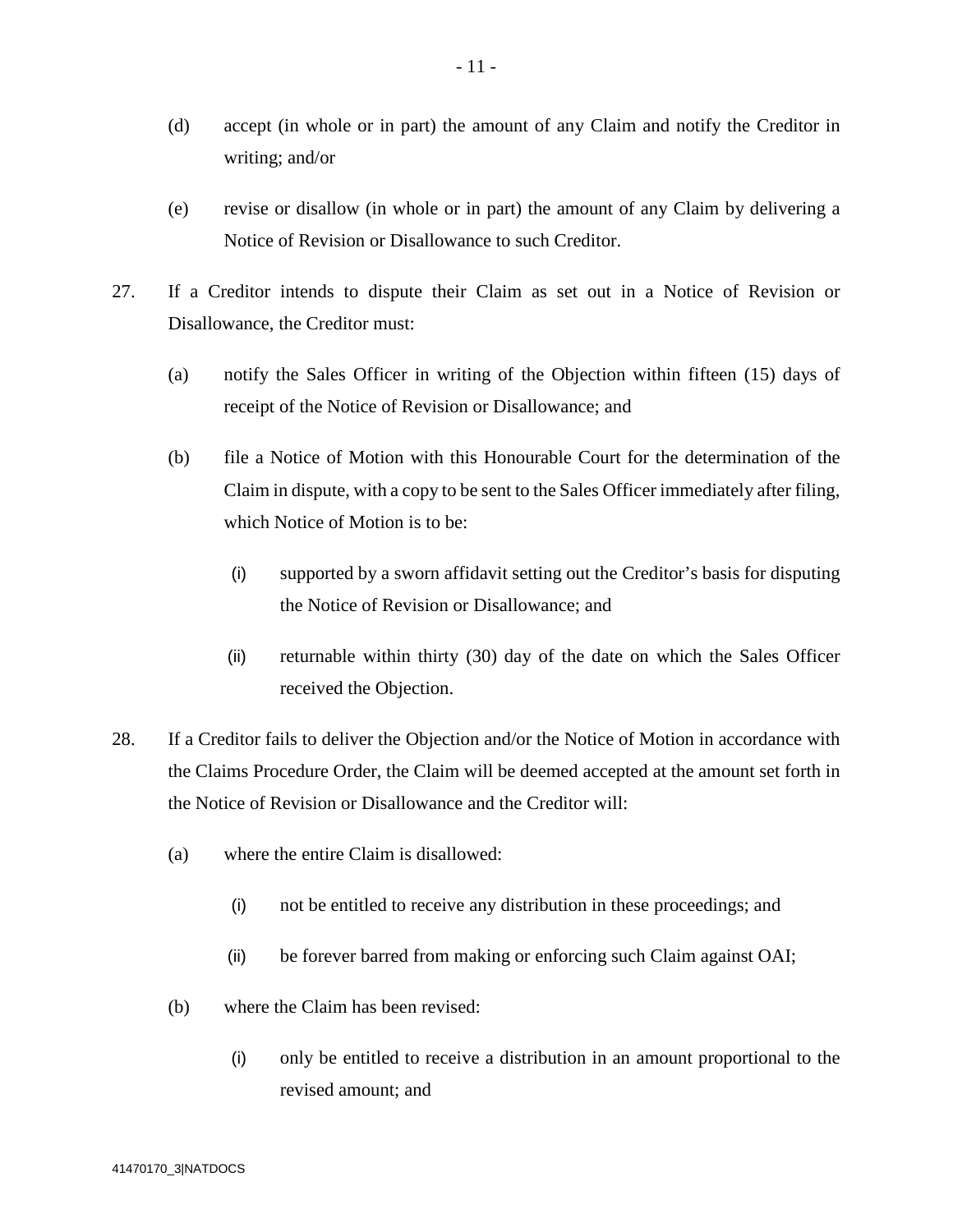- (c) be forever barred from making or enforcing any Claim against OAI greater than the revised amount and the amount of the Claim reduced by the revision will be forever extinguished.
- 29. The proposed timeframe for administering the Claims Procedure is summarized as follows:

| <b>PROCESS</b>                                                                                                   | <b>DATE</b>                                                                                                                                                  |
|------------------------------------------------------------------------------------------------------------------|--------------------------------------------------------------------------------------------------------------------------------------------------------------|
| Sales Officer to Mail Claims Document<br>Package to Known Creditors                                              | Not later than five (5) Business Days following<br>the granting of the Claims Procedure Order                                                                |
| Sales Officer to Publish Notice to Creditors in<br>Newspaper                                                     | Not later than ten (10) Business Days<br>following the granting of the Claims Procedure<br>Order                                                             |
| Sales Officer to Post Claims Procedure Order,<br>Motion Record and Claims Package on Sale's<br>Officer's Website | Not later than five (5) Business Days following<br>the granting of the Claims Procedure Order                                                                |
| <b>Claims Bar Date</b>                                                                                           | October 15, 2019                                                                                                                                             |
| Sales Officer to Deliver Notice of Revision or<br>Disallowance                                                   | As soon as practicable following review of<br>Proof of Claim or Notice of Dispute, as<br>applicable                                                          |
| Creditor to Deliver Objection to Sales Officer                                                                   | Within 15 calendar days following receipt by<br>the Creditor of the Notice of Revision or<br>Disallowance                                                    |
| Creditor to Deliver Notice of Motion in respect<br>of an Objection                                               | Returnable within 30 calendar days following<br>receipt by the Creditor of the Notice of<br>Revision or Disallowance, subject to the<br>Court's availability |

# **V. CONCLUSION**

- 30. The Sales Officer submits this Fourth Report to the Court in support of the Sales Officer's Motion for the relief as set out in the Motion Record and recommends that the Court grant the Order substantially in the form contained at Tab 3 of the Motion Record approving:
	- (a) the Claims Procedure; and